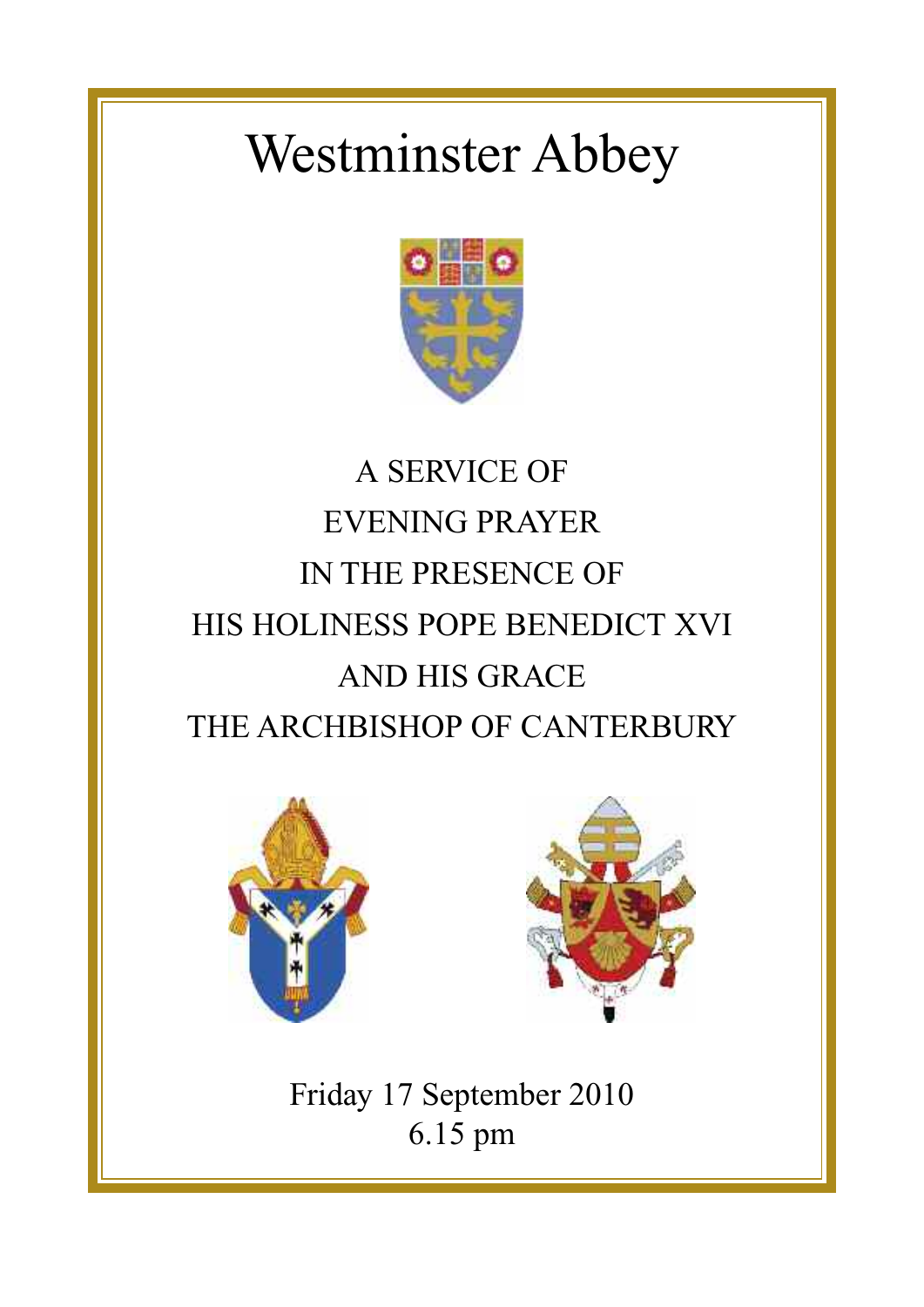## THE COLLEGIATE CHURCH OF ST PETER IN WESTMINSTER

Westminster Abbey's recorded history can be traced back well over a thousand years. Dunstan, Bishop of London, brought a community of Benedictine monks here around 960 AD and a century later King Edward established his palace nearby and extended his patronage to the neighbouring monastery. He built for it a great stone church in the Romanesque style which was consecrated on 28 December 1065. The Abbey was dedicated to St Peter, and the story that the Apostle himself consecrated the church is a tradition of eleventh-century origin. King Edward died in January 1066 and was buried in front of the new high altar. When Duke William of Normandy (William I) arrived in London after his victory at the Battle of Hastings he chose to be crowned in Westminster Abbey, on Christmas Day 1066. The Abbey has been the coronation church ever since.

The Benedictine monastery flourished owing to a combination of royal patronage, extensive estates, and the presence of the shrine of St Edward the Confessor (King Edward had been canonised in 1161). Westminster's prestige and influence among English religious houses was further enhanced in 1222 when papal judges confirmed that the monastery was exempt from English ecclesiastical jurisdiction and answerable direct to the Pope.

The present Gothic church was begun by King Henry III in 1245. By October 1269 the eastern portion, including the Quire, had been completed and the remains of St Edward were translated to a new shrine east of the High Altar. They remain there to this day surrounded by the later tombs of Henry III and many of his royal successors. Completing the Gothic church took several centuries more, but a decision to continue in the original architectural style gave the building a striking visual unity even though the west end of the nave was not finally vaulted until the early sixteenth century. By then work on the magnificent Lady Chapel of King Henry VII was also well advanced. It became the resting place of many Tudor and Stuart monarchs and since 1725 has been the chapel of the Most Honourable Order of the Bath. The Abbey's distinctive western towers came later still and were not completed until 1745.

The dissolution of the monastery in 1540 brought to an end (apart from a brief revival during the reign of Queen Mary I) six centuries of Benedictine life at Westminster. By a royal grant of Queen Elizabeth I in May 1560 the Abbey became 'The Collegiate Church of St Peter, Westminster' which it remains to this day although the traditional title 'Westminster Abbey' has always continued in use. The Collegiate Church, governed by a Dean and Chapter, was required both to continue the monastic tradition of daily worship, albeit in the reformed Anglican manner, and to oversee the education of forty Scholars who formed the nucleus of what is now Westminster School. The new foundation also retained its tradition of ecclesiastical independence, for it was now a 'Royal Peculiar', exempt from episcopal authority as before and answerable direct to the Sovereign as Visitor.

Since the nineteenth century Westminster Abbey has increasingly come to be seen as a 'national' church, performing a special role in the country's life as the coronation church and as the place where kings, queens, and many great figures of British history are buried or commemorated. The many State occasions, Special Services, and other events which the Abbey hosts or organizes are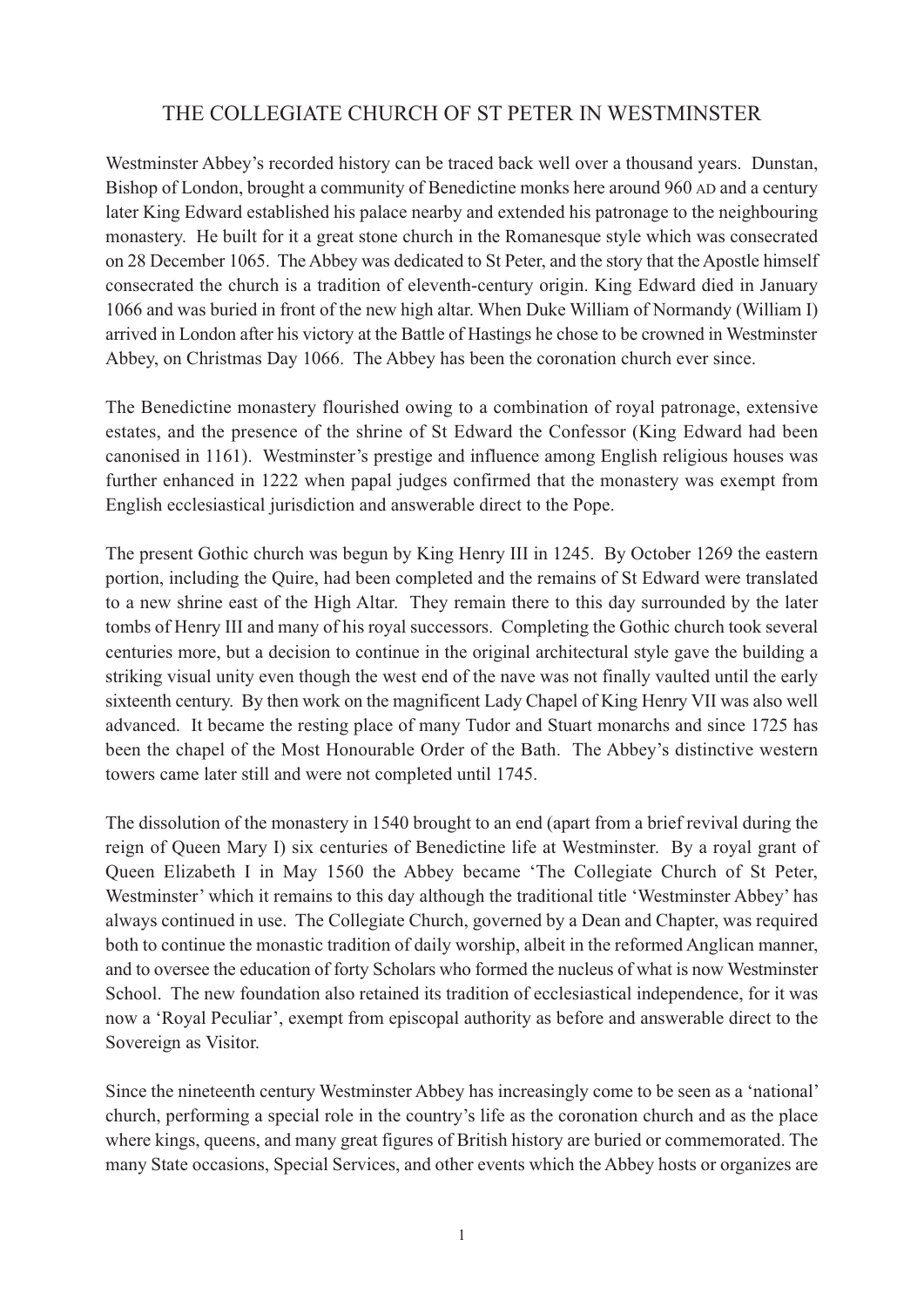now a key part of its ministry. Westminster Abbey has also become a major tourist attraction, welcoming over a million visitors each year, and the Dean and Chapter has the responsibility of maintaining one of the most important and historic church buildings in the country. Underpinning all these activities, however, is the pattern of regular choral services and the daily Office and Eucharist which has continued on this site with barely an interruption since at least the time of St Dunstan in the middle of the tenth century.

#### CHRISTIAN UNITY

2010 marks the 50th anniversary of two auspicious events in the history of ecumenism. In 1960 the Secretariat (now the Pontifical Council) for Promoting Christian Unity was established, entrusted by the Holy See with responsibility for nurturing interaction and collaboration with other churches and world communions. The Pontifical Council for Promoting Christian Unity now oversees more than a dozen international theological dialogues, and representatives of many of these are present at this evening's service. On 2 December 1960, Archbishop Geoffrey Fisher of Canterbury made his historic personal visit to Pope John XXIII. Their meeting initiated an increasingly substantial dialogue between successive popes and archbishops of Canterbury, the establishment of the Anglican Centre in Rome, and a strengthening of interdenominational ties.

The specific dialogue between Roman Catholics and Anglicans is formed of several strands. The first strand is ARCIC, an international commission founded in 1967 to focus theologically on the issues that still divide the two communions. Its first phase (1970–81) achieved an impressive degree of theological convergence on the Eucharist, ministry, and authority, and its statements were welcomed by the highest authorities of each church. The agreements of its second phase (1983– 2005), on a more diverse range of topics, remain to be authoritatively received. A third period of theological conversation, expected to begin in the near future, will address more of the issues, old and new, which inhibit progress towards Christian Unity.

The second strand of dialogue is a commission of bishops, IARCCUM, which was established in 2000 with the task of promoting theological consensus as a sound basis for growing together in faith and life, mission and witness. It is in this context that this afternoon's meeting of Anglican and Roman Catholic bishops at Lambeth Palace took place.

The third strand is the most diverse, incorporating common declarations and regular personal meetings of the heads of the two communions, regional committees and joint episcopal meetings, and partnerships and initiatives in local communities.

At the heart of all these strands of dialogue remains the call 'to pray and work for reconciliation and ecclesial unity according to the mind and heart of our Saviour Jesus Christ'(Pope John Paul II, Canterbury Cathedral, 29 May 1982).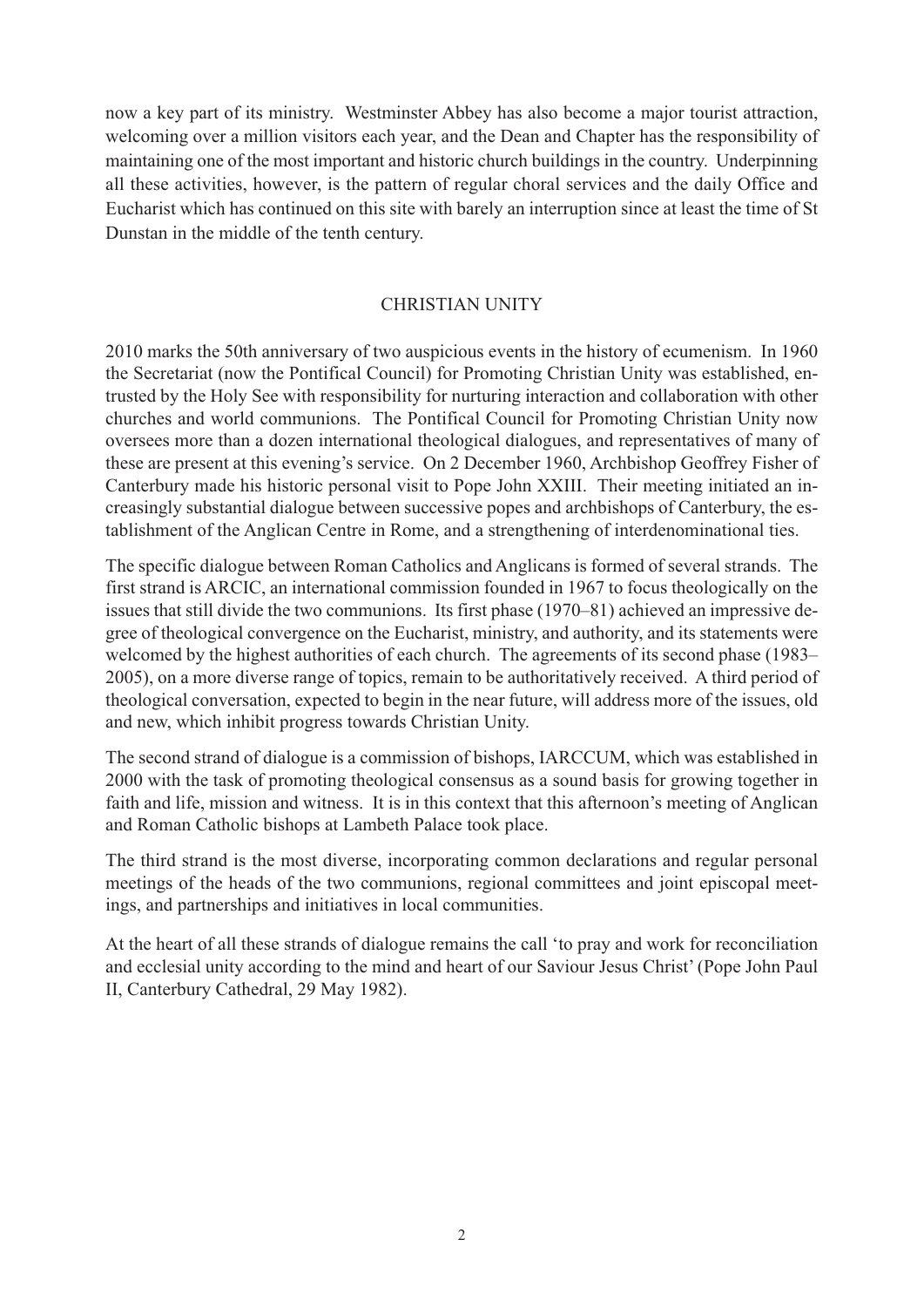## EVANGELIA CANTUARIENSIA THE ST AUGUSTINE GOSPELS

The St Augustine Gospels—sometimes known as the Canterbury Gospels—are a sixth-century Gospel book of Italian provenance which may have been brought from Rome by St Augustine in 597 on his first mission to re-evangelize Britain. It is the oldest illustrated Latin Gospel book in existence, and has been in England longer than any other book. As a symbol of religion, history, and literacy it is one of the most evocative books in Christendom and upon it the Archbishops of Canterbury still take their oaths of office.

During the papal visit of 1982 these Gospels were given the place of honour at the ecumenical celebration in Canterbury Cathedral – enthroned on the chair of St Augustine, the *cathedra* or teaching seat of the Archbishop of Canterbury, between Archbishop Robert Runcie and Pope John Paul II. Today they are to be venerated by Archbishop Rowan Williams and Pope Benedict XVI following the reading of a passage from the Gospel according to St Mark.

*Please ensure that mobile phones, cellular phones, and pagers are switched* OFF.

*The service is sung by the Choir of Westminster Abbey, conducted by James O'Donnell, Organist and Master of the Choristers.*

*The organ is played by Robert Quinney, Sub-Organist.*

*The Papal Address to Civil Society in Westminster Hall will be screened live throughout the Abbey.*

*Music before the Papal Address:*

*James McVinnie, Assistant Organist, plays:*

Ricercare à 6 *from* A Musical Offering *Johann Sebastian Bach* BWV 1079 *(1685–1750)* Fantasia BK 62 *William Byrd (c 1540–1623)* Voluntary for Double Organ *Henry Purcell (1659–95) Organist of Westminster Abbey 1679–95* Allegro maestoso *from* Sonata in G Op 28 *Edward Elgar (1857–1934)* Benedictus *Max Reger (1873–1916)*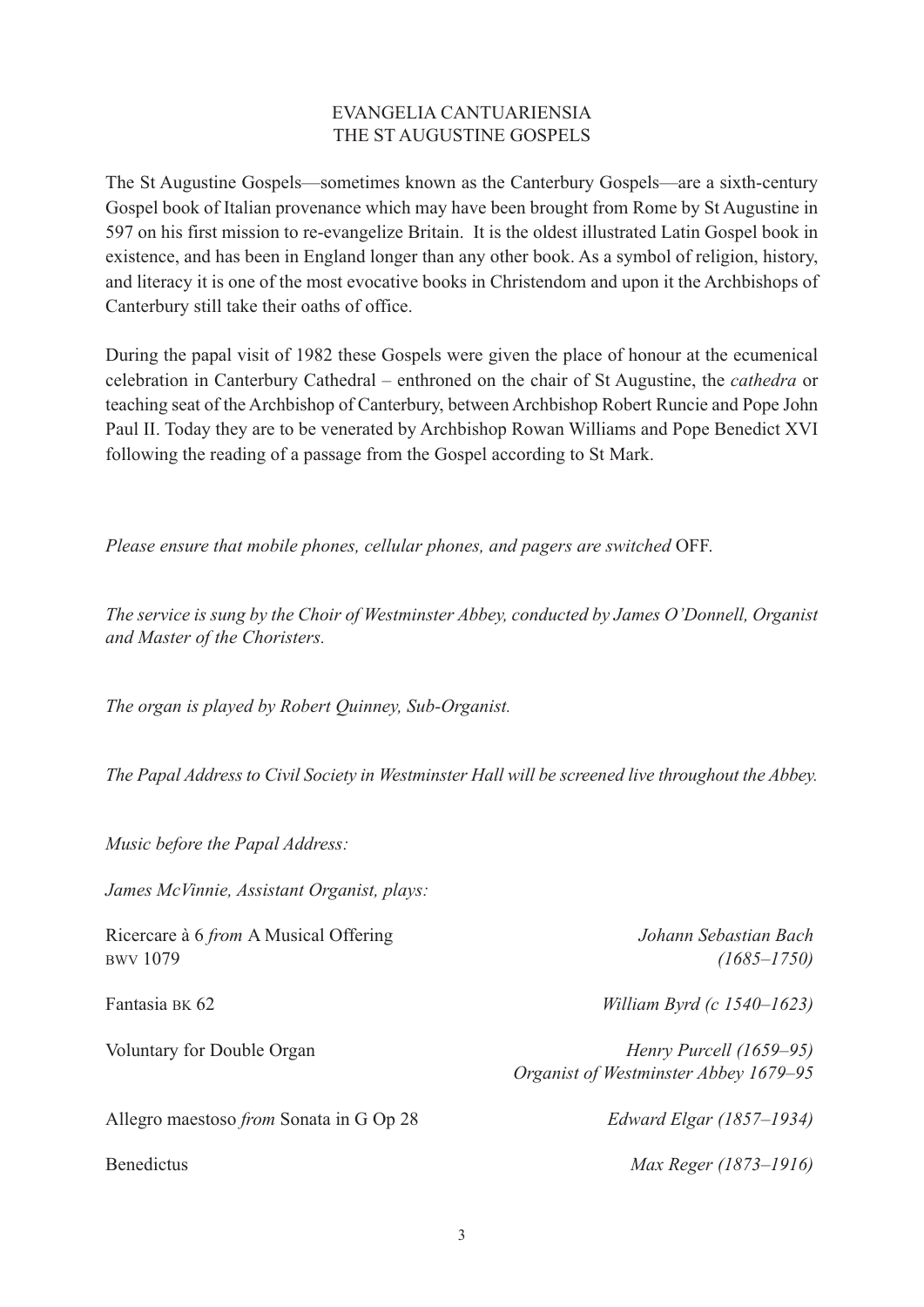*The Lord Mayor of Westminster is received by the Dean and Chapter of Westminster at the Great West Door and conducted to her place in Quire. All stand, and then sit.*

*Music after the Papal Address:*

*Robert Quinney, Sub-Organist, plays:*

Komm, heiliger Geist, Herre Gott BWV 652 *Johann Sebastian Bach*

*Hymns covered by Christian Copyright Licensing (Europe) Ltd are reproduced under CCL no 1040271.*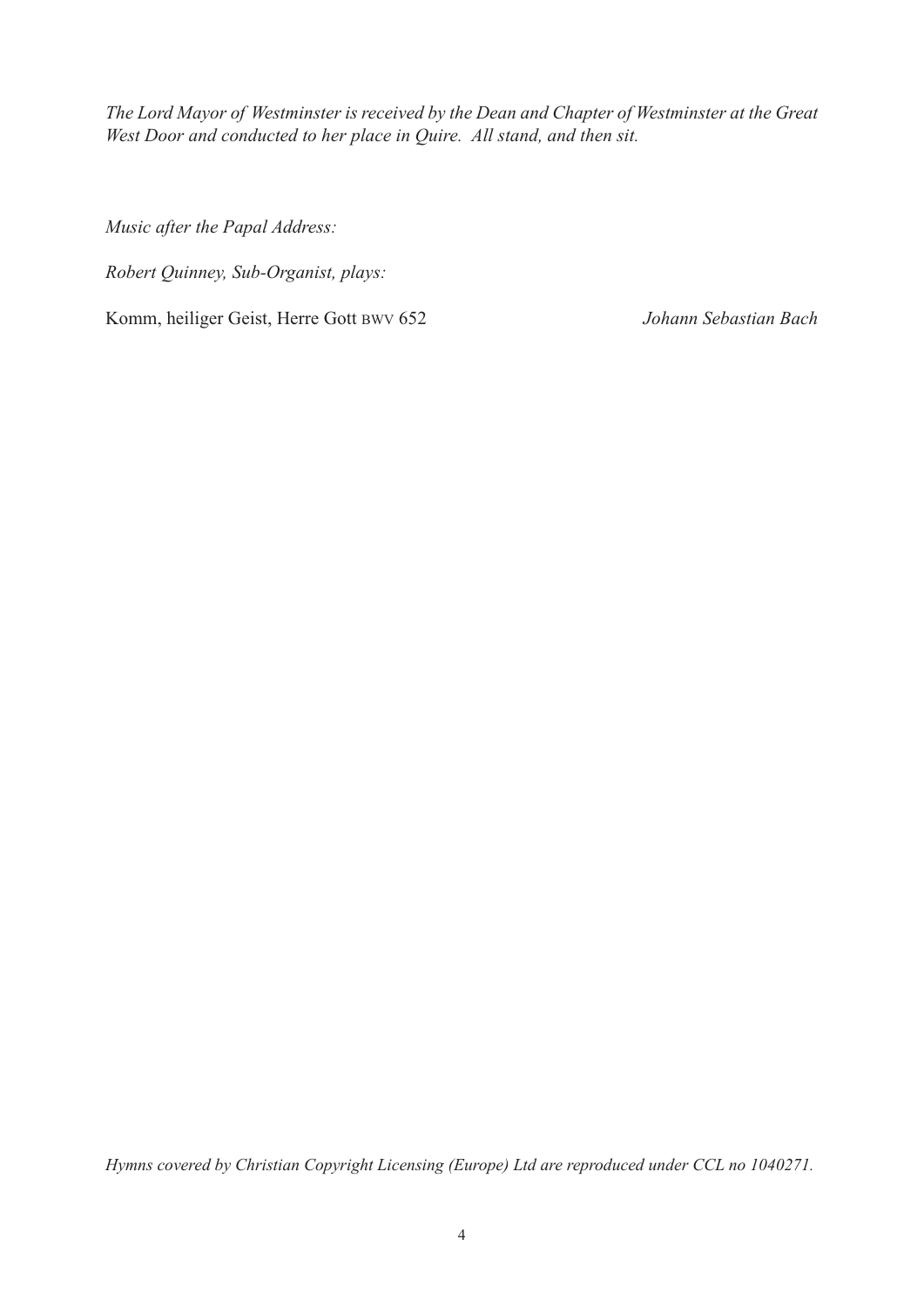## ORDER OF SERVICE

#### **THE ARRIVAL**

#### *All stand.*

*His Holiness Pope Benedict XVI and The Most Reverend and Right Honourable Dr Rowan Williams, Archbishop of Canterbury, Primate of All England and Metropolitan, accompanied by The Most Reverend and Right Honourable Dr John Sentamu, Archbishop of York, Primate of England and Metropolitan, and The Most Reverend Vincent Nichols, Archbishop of Westminster, are received at the Great West Door by the Dean and Chapter of Westminster.*

*The Very Reverend Dr John Hall, Dean of Westminster, welcomes His Holiness The Pope to the Collegiate Church of St Peter in Westminster, saying:*

YOUR Holiness, the Dean and Chapter welcomes you most warmly as the first Pope to visit this Church dedicated to St Peter, which has been the kingdom's coronation church since 1066, and which, for 600 years as a Benedictine Abbey, until the English Reformation, enjoyed a close relationship of mutual support with the papacy.

Heads of State visiting Her Majesty The Queen join us here in respect for the Grave of the Unknown Warrior, since 1920 a potent symbol, for this nation and for the world, of the suffering and devastation of warfare. I invite you to lead us in asking of almighty God, for his world and for his people, the gift of peace.

#### *Pope Benedict XVI says:*

LORD God, you hold both heaven and earth in a single peace. Let the design of your great love<br>shine on the waste of our anger and sorrow, and give peace to your Church, peace among shine on the waste of our anger and sorrow, and give peace to your Church, peace among nations, peace in our homes, and peace in our hearts; in Jesus Christ our Lord. **Amen.**

*All remain standing as leaders of the Churches in the British Isles are presented to the Pope.*

*As the Pope and the Archbishop of Canterbury retire to the Jericho Parlour to vest, the Choir sings:*

REVENT us, O Lord, in all our doings with thy most gracious favour, and further us with thy continual help, that in all our works begun, continued, and ended in thee, we may glorify thy holy Name, and finally by thy mercy obtain everlasting life; through Jesus Christ our Lord. Amen.

*William Byrd (c1540–1623) Book of Common Prayer*

BEATI quorum via integra est: qui ambulant in lege Domini.

*Blessed are they whose way is blameless: who walk in the law of the Lord.*

*Charles Villiers Stanford (1852–1924) Psalm 119: 1*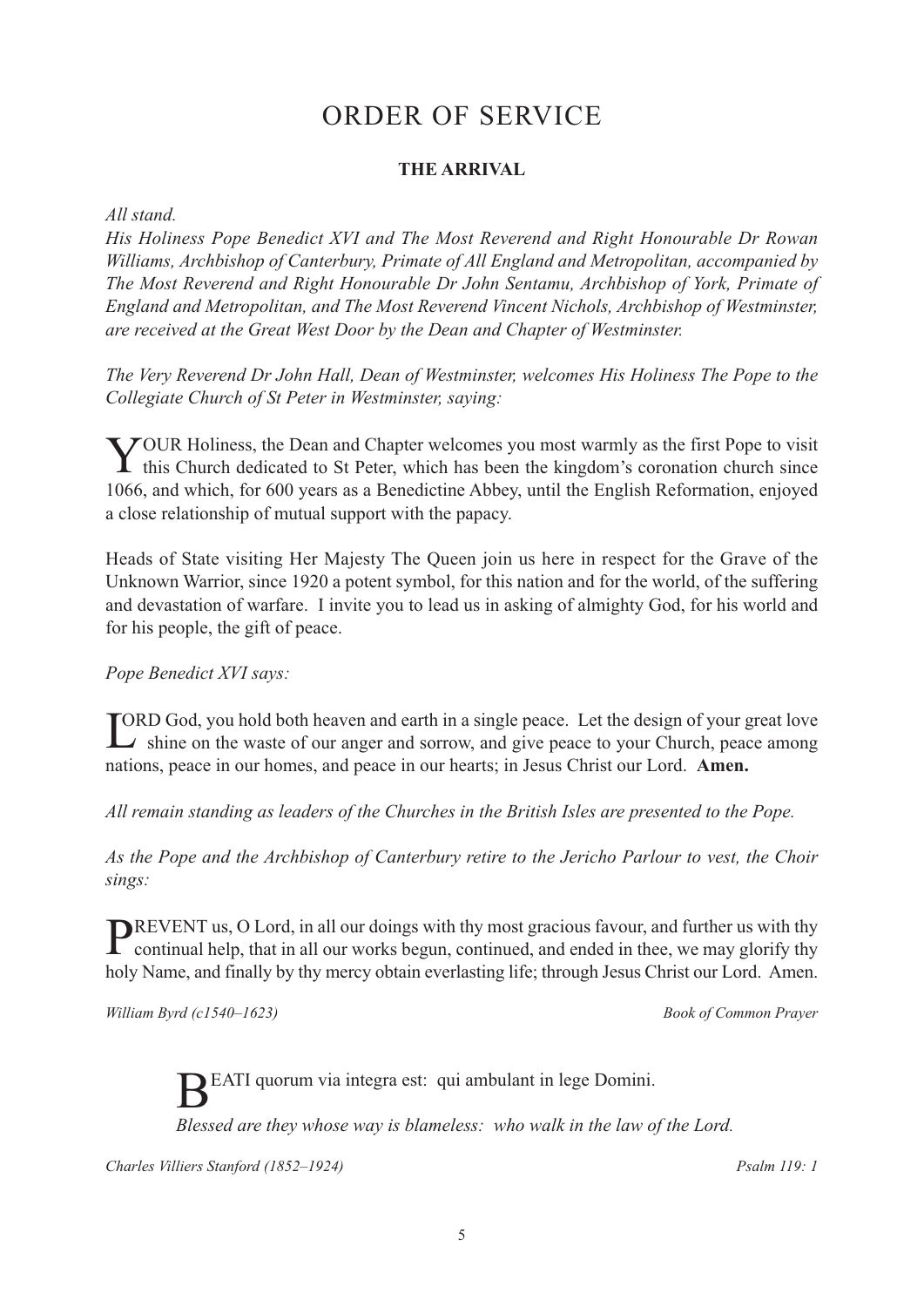If ye love me, keep my commandments. And I will pray the Father, and he shall give you another Comforter, that he may bide with you for ever; even the Spirit of truth. another Comforter, that he may bide with you for ever; even the Spirit of truth.

*Thomas Tallis (c 1505–85) John 14: 15–16*

*The Procession of Church Leaders moves to places in the Sacrarium, after which all sit.*

*Verger*

Commissioner Elizabeth Matear The Right Reverend John Christie *Moderator, Moderator, Free Churches in England General Assembly, Church of Scotland*

The Reverend Martin Spain Monsignor Philip Kerr

His Eminence Cardinal Sean Brady The Most Reverend Alan Harper

His Eminence Archbishop Gregorios The Reverend Jonathan Edwards of Thyateira and Great Britain *General Secretary, Chairman, Assembly of Orthodox Baptist Union of Great Britain Bishops in Great Britain and Ireland*

*Moderator, Convenor, Free Church Council of Wales Action of Churches Together in Scotland*

*Archbishop of Armagh Archbishop of Armagh, Primate of All Ireland and Metropolitan*

The Reverend Alison Tomlin His Grace Bishop Angaelos *President, Methodist Council President, Council of Oriental Churches in the United Kingdom*

The Reverend Torbjørn Holt Val Morrison

*Chair, Lutheran Council of Moderator, General Assembly, Great Britain United Reformed Church*

*Papal Suite*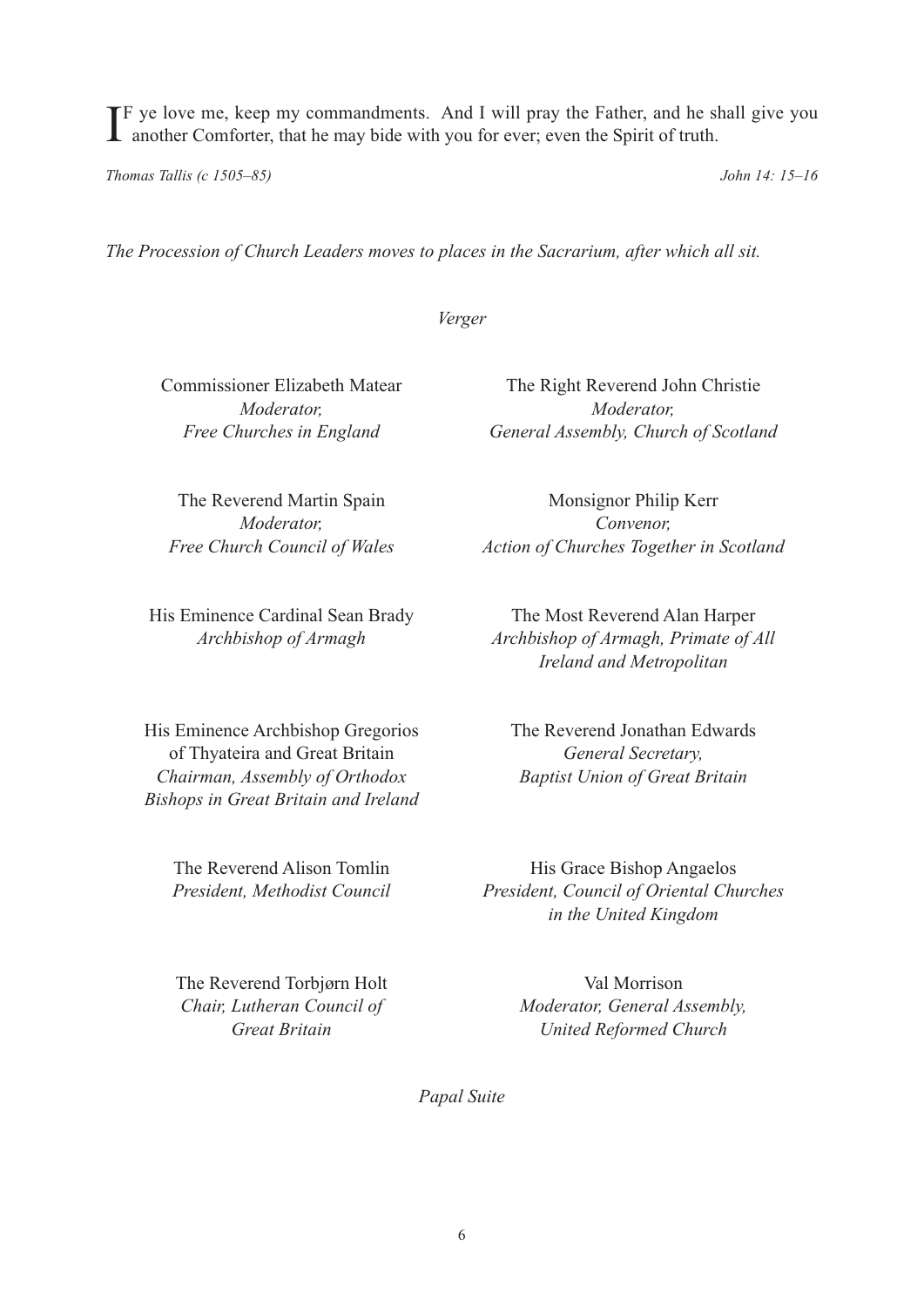#### ORDER OF PROCESSION

*Beadle*

The Ivory Cross and Lights

The Choir of Westminster Abbey

James O'Donnell *Organist and Master of the Choristers*

The Banner of St Oswald

Queen's Almsmen

The Banner of St George

The Cross of Westminster and Lights

The St Augustine Gospels *borne by Dr Christopher de Hamel, Fellow Librarian, Corpus Christi College, Cambridge*

Sister Annaliese CSC Sister Judith CSC *Chaplain Chaplain*

The Reverend Dr James Hawkey The Reverend Michael Macey *Minor Canon Minor Canon*

The Banner of St Edward

*Verger*

His Grace The Archbishop of York His Grace The Archbishop of Westminster

*Canons'Verger*

The Reverend Dr Jane Hedges The Reverend Robert Reiss *Canon Steward Canon Treasurer*

The Reverend Dr Nicholas Sagovsky The Reverend Robert Wright

*Canon Theologian Sub-Dean, Rector of St Margaret's*

The Banner of St Peter

*Dean's Verger*

The Very Reverend Dr John Hall *Dean of Westminster*

His Grace The Archbishop of Canterbury His Holiness Pope Benedict XVI

*Chaplains*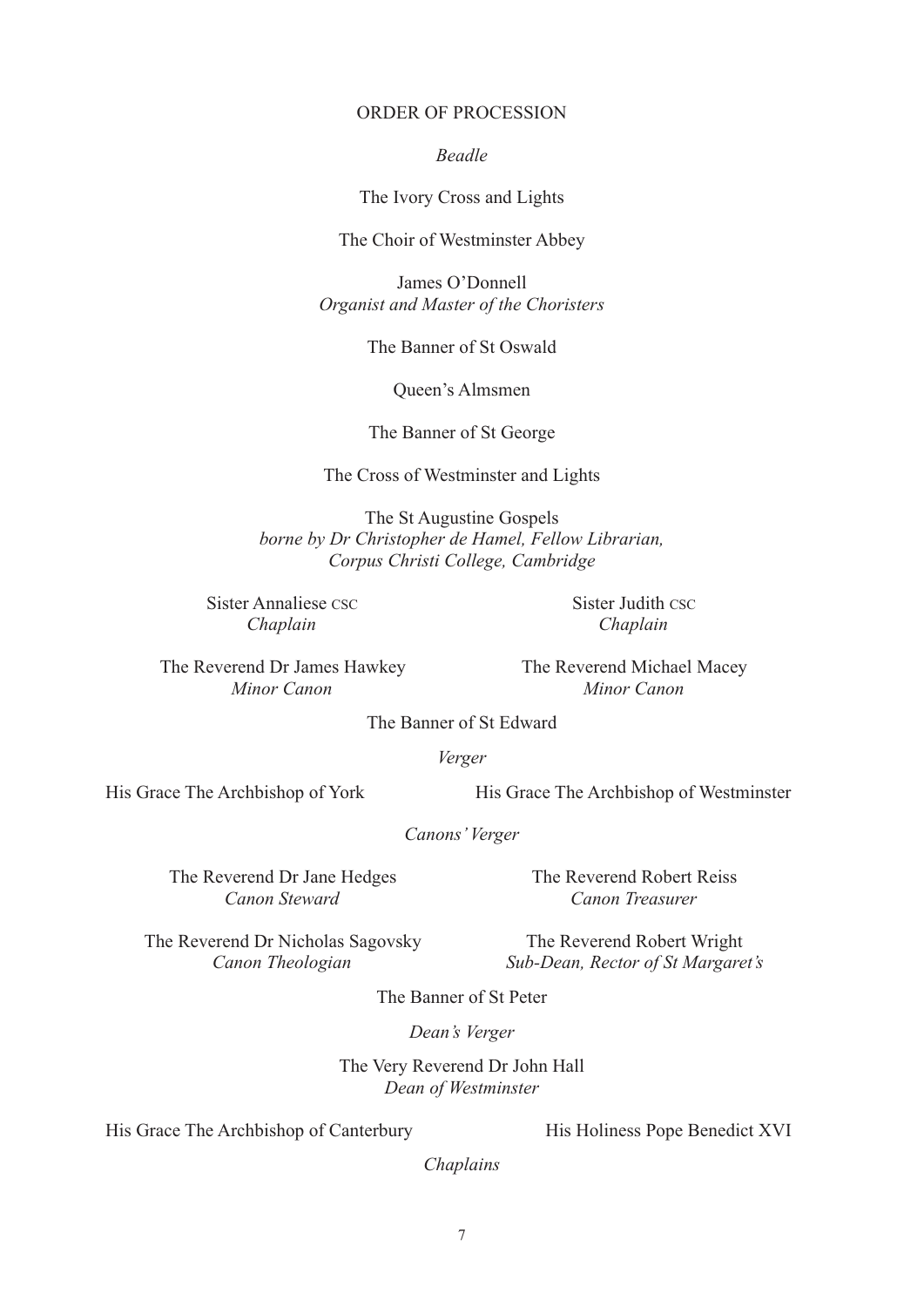#### **THE OPENING RITE**

*All stand as the Pope and the Archbishop re-enter the Abbey. The Choir sings*

#### THE INVITATORY

- V. The glory of the Lord has risen upon us.
- R. Let us rejoice and sing God's praise for ever. Glory to the Father and to the Son and to the Holy Spirit; as it was in the beginning is now and shall be for ever. Amen. Alleluia.

*Gabriel Jackson (b 1962) Composed for this service*

*All remain standing to sing*

THE HYMN



*during which the Collegiate Procession, together with the Pope and the Archbishop of Canterbury, moves to places in the Quire and Sacrarium*

**HRIST** is made the sure foundation, and the precious corner-stone, who, the two walls underlying, bound in each, binds both in one, holy Sion's help for ever, and her confidence alone.

All that dedicated city, dearly loved by God on high, in exultant jubilation pours perpetual melody, God the One, in threefold glory, singing everlastingly.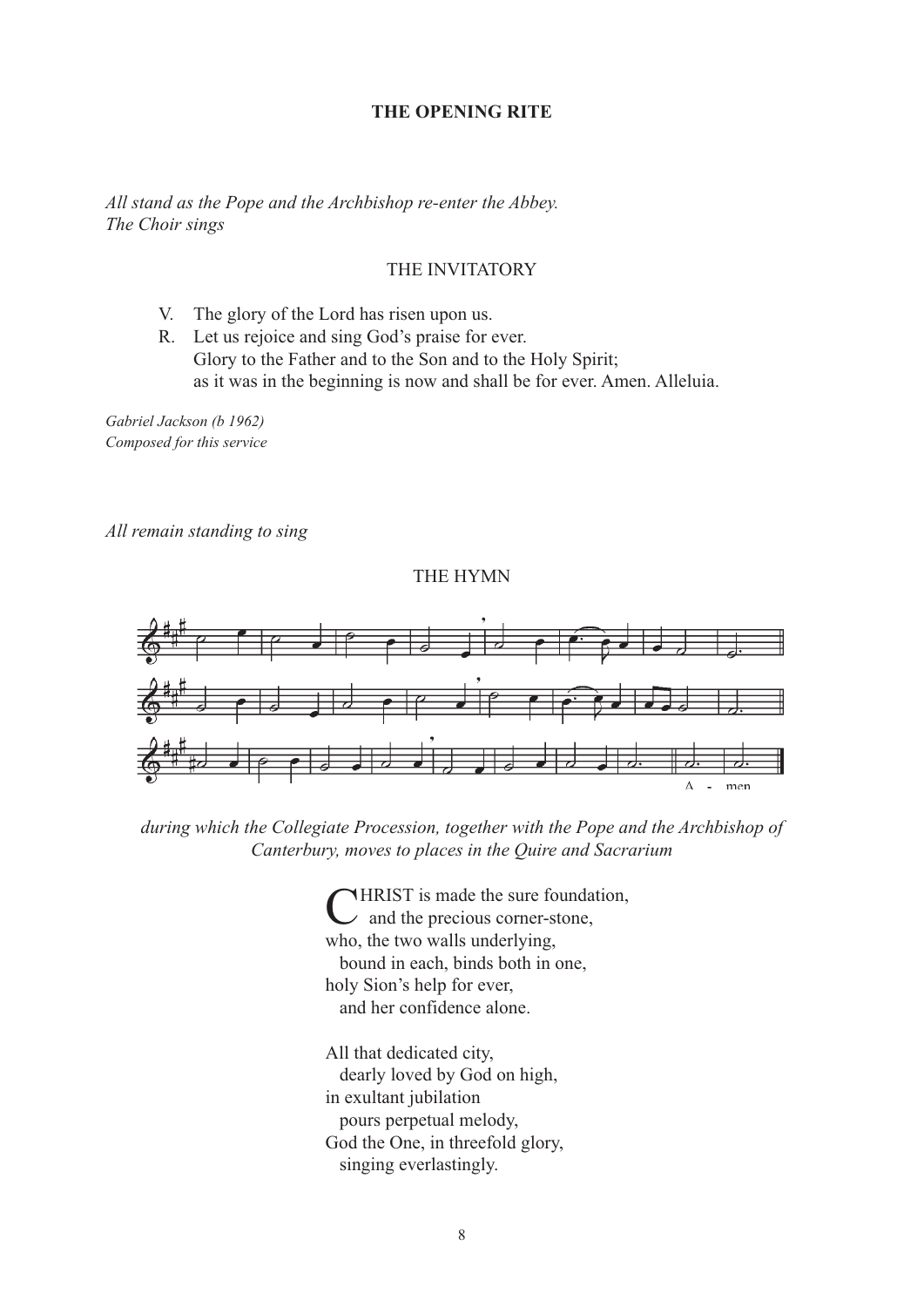To this temple, where we call thee, come, O Lord of hosts, today; with thy wonted loving-kindness, hear thy people as they pray; and thy fullest benediction shed within its walls for ay.

Here vouchsafe to all thy servants gifts of grace by prayer to gain; here to have and hold for ever, those good things their prayers obtain, and hereafter, in thy glory, with thy blessèd ones to reign.

Laud and honour to the Father; laud and honour to the Son, laud and honour to the Spirit, ever Three, and ever One, One in love, and One in splendour, while unending ages run. Amen.

*Organist of Westminster Abbey 1679–95*

*Westminster Abbey 205 NEH Latin, c7th–8th century Henry Purcell (1659–95) translated by John Mason Neale (1818–66)*

## **THE RITE OF WELCOME AND EXCHANGE OF PEACE**

*All remain standing. The Most Reverend and Right Honourable Dr Rowan Williams, Archbishop of Canterbury, Primate of All England and Metropolitan, extends*

#### THE WELCOME

YOUR Holiness, brothers and sisters in Christ:

On behalf of the Christian communities of Great Britain, we welcome you in fraternal love to this great shrine, which has been of such significance for both Church and nation.

For many centuries the daily Office of the Church has been celebrated here, first by Benedictine monks, then by the new foundation of the sixteenth century, always with the same rhythms of psalmody and petition, and the same purpose of glorifying God in all things.

As we join now in that unbroken tradition, we pray that our *sacrificium laudis*—our sacrifice of praise—will become more and more a sign of the sacrificial love which we offer together in Christ's name for the renewal of our society and our whole world in the power of his Spirit.

May your visit be a blessing for all who share with you in pilgrimage and discipleship.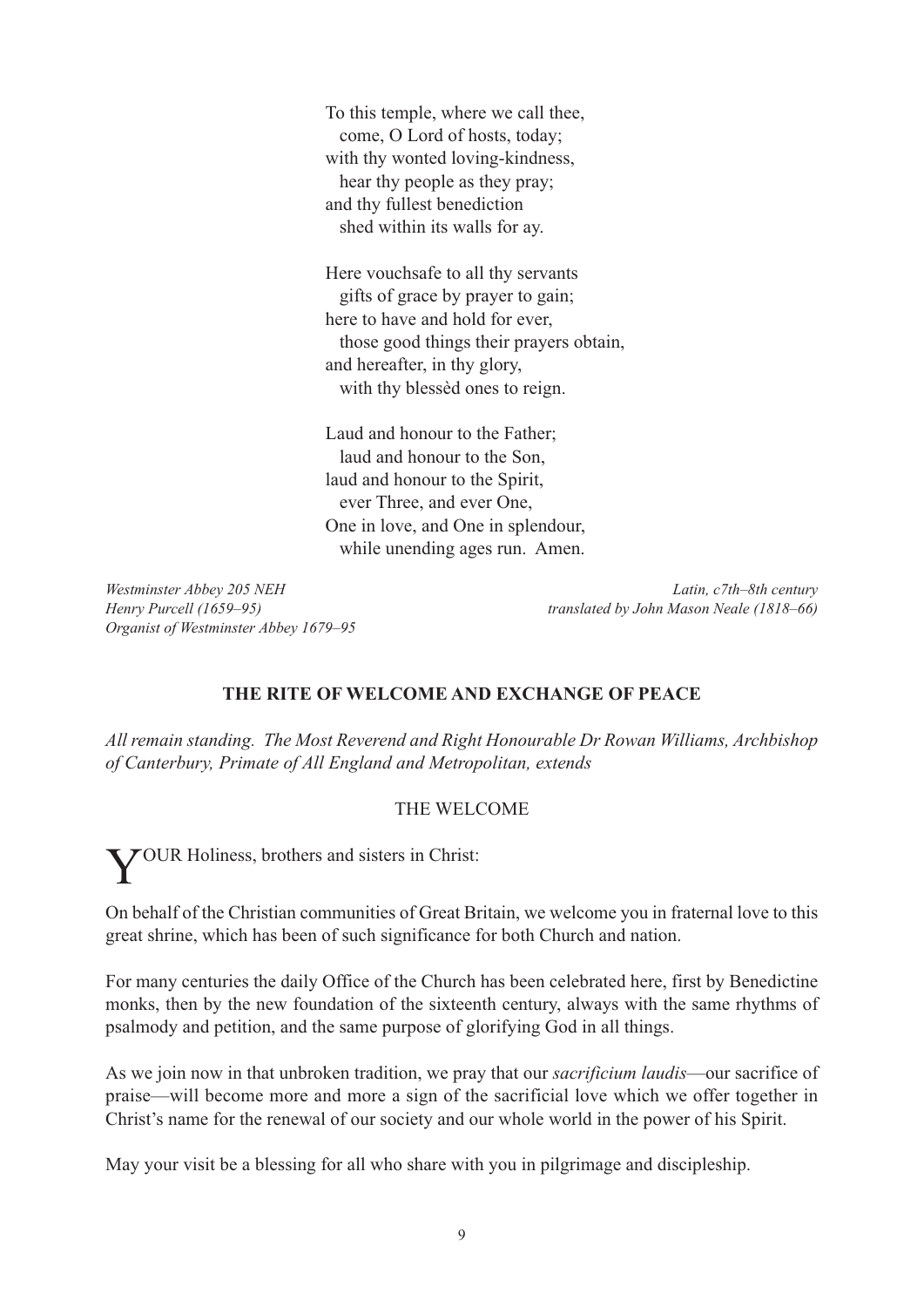*His Holiness Pope Benedict XVI responds.*

YOUR Grace, Mr Dean, dear friends in Christ,

I thank you for your gracious welcome. This noble edifice evokes England's long history, so deeply marked by the preaching of the Gospel and the Christian culture to which it gave birth. I come here today as a pilgrim from Rome, to pray before the tomb of Saint Edward the Confessor and to join you in imploring the gift of Christian unity. May these moments of prayer and friendship confirm us in love for Jesus Christ, our Lord and Saviour, and in common witness to the enduring power of the Gospel to illumine the future of this great nation.

*The Archbishop introduces*

#### THE PEACE

 $W_{\text{Smirit of nodes}}$  $\bf{V}$  Spirit of peace.

The peace of the Lord be always with you; **and also with you.**

*The Archbishop and the Pope exchange a sign of peace.*

#### **THE OFFICE OF EVENING PRAYER**

*All sit. The Choir sings*

#### PSALM 138

**I** WILL give thanks WILL give thanks unto thee, O Lord, with my whole heart: even before the gods will I sing

I will worship toward thy holy temple, and praise thy name, because of thy loving-kindness and truth: for thou hast magnified thy name, and thy Word, above all things.

When I called upon thee, thou heardest me: and enduedst my soul with much strength.

All the kings of the earth shall praise thee, O Lord: for they have heard the words of thy mouth. Yea, they shall sing in the ways of the Lord: that great is the glory of the Lord.

For though the Lord be high, yet hath he respect unto the lowly: as for the proud, he beholdeth them afar off.

Though I walk in the midst of trouble, yet shalt thou refresh me: thou shalt stretch forth thy hand upon the furiousness of mine enemies, and thy right hand shall save me.

The Lord shall make good his loving-kindness toward me: yea, thy mercy, O Lord, endureth for ever; despise not then the works of thine own hands.

Glory be to the Father, and to the Son: and to the Holy Ghost; as it was in the beginning, is now, and ever shall be: world without end. Amen.

*Henry Ley (1887–1962)*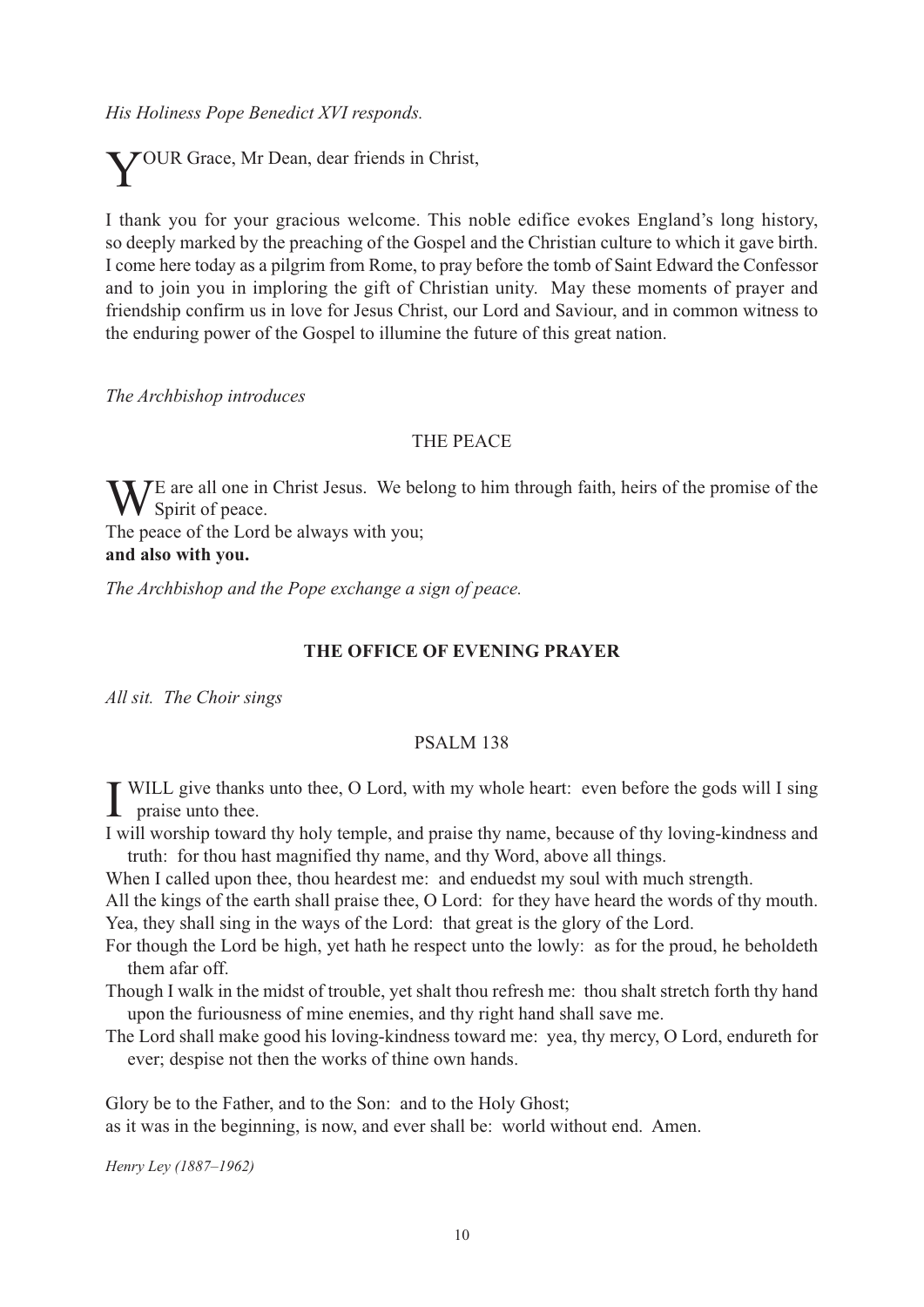*All remain seated. Dame Mary Tanner DBE, President, World Council of Churches, reads*

#### PHILIPPIANS 2: 5–11

ET the same mind be in you that was in Christ Jesus, who, though he was in the form of God, did not regard equality with God as something to be exploited, but emptied himself, taking  $\rightarrow$  did not regard equality with God as something to be exploited, but emptied himself, taking the form of a slave, being born in human likeness. And being found in human form, he humbled himself and became obedient to the point of death – even death on a cross. Therefore God also highly exalted him and gave him the name that is above every name, so that at the name of Jesus every knee should bend, in heaven and on earth and under the earth, and every tongue should confess that Jesus Christ is Lord, to the glory of God the Father.

*All stand to sing*





OTHOU who camest from above, the pure celestial fire to impart, kindle a flame of sacred love on the mean altar of my heart.

There let it for thy glory burn with inextinguishable blaze, and trembling to its source return in humble prayer, and fervent praise.

Jesus, confirm my heart's desire to work, and speak, and think for thee; still let me guard the holy fire, and still stir up thy gift in me.

Ready for all thy perfect will, my acts of faith and love repeat, till death thy endless mercies seal, and make my sacrifice complete.

*Hereford 431 NEH Charles Wesley (1707–88) Samuel Sebastian Wesley (1810–76)*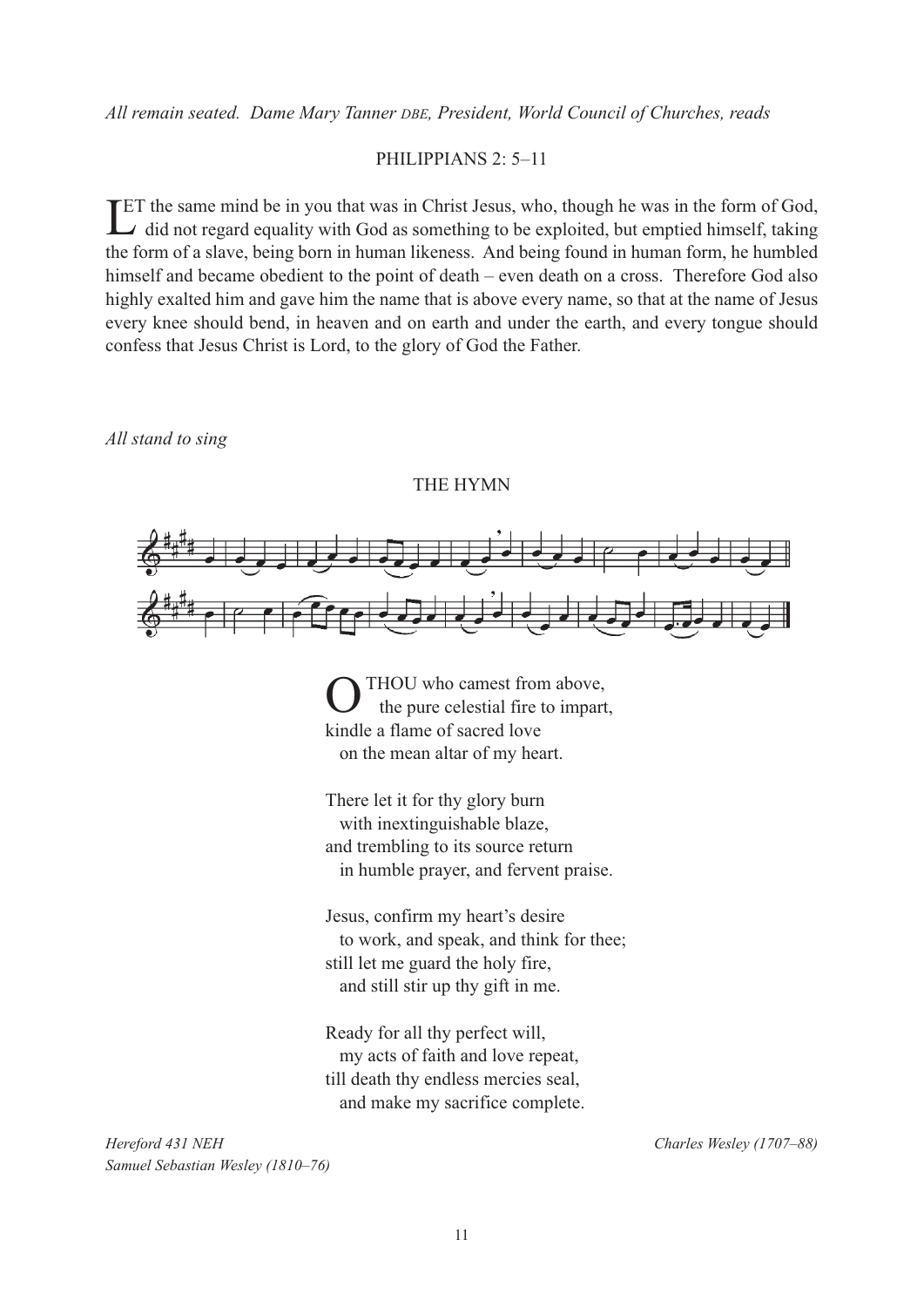*All remain standing. The Right Reverend John Christie, Moderator, General Assembly of the Church of Scotland, reads*

#### MARK 10: 35–45

JAMES and John, the sons of Zebedee, came forward to him and said to him, 'Teacher, we<br>want you to do for us whatever we ask of you.'And he said to them, 'What is it you want me AMES and John, the sons of Zebedee, came forward to him and said to him, 'Teacher, we to do for you?'And they said to him, 'Grant us to sit, one at your right hand and one at your left, in your glory.' But Jesus said to them, 'You do not know what you are asking. Are you able to drink the cup that I drink, or be baptized with the baptism that I am baptized with?'They replied, 'We are able.'Then Jesus said to them, 'The cup that I drink you will drink; and with the baptism with which I am baptized, you will be baptized; but to sit at my right hand or at my left is not mine to grant, but it is for those for whom it has been prepared.' When the ten heard this, they began to be angry with James and John. So Jesus called them and said to them, 'You know that among the Gentiles those whom they recognise as their rulers lord it over them, and their great ones are tyrants over them. But it is not so among you; but whoever wishes to become great among you must be your servant, and whoever wishes to be first among you must be slave to all. For the Son of Man came not to be served but to serve, and to give his life a ransom for many.'

*The Archbishop and the Pope venerate the St Augustine Gospels.*

#### THE ADDRESSES

*by*

#### His Holiness The Pope

*and*

#### His Grace The Archbishop of Canterbury

*All stand. The Choir sings*

#### **MAGNIFICAT**

#### *during which the Dean censes the Altar, the Pope, the Archbishop, and the Church Leaders*

M<sup>Y</sup> soul doth magnify the Lord: and my spirit hath rejoiced in God my Saviour.<br>For he hath regarded: the lowliness of his hand-maiden. For behold, from henceforth: all generations shall call me blessed. For he that is mighty hath magnified me: and holy is his Name. And his mercy is on them that fear him: throughout all generations. He hath shewed strength with his arm: he hath scattered the proud in the imagination of their hearts.

He hath put down the mighty from their seat: and hath exalted the humble and meek.

He hath filled the hungry with good things: and the rich he hath sent empty away.

He remembering his mercy hath holpen his servant Israel: as he promised to our forefathers, Abraham and his seed, for ever.

Glory be to the Father, and to the Son: and to the Holy Ghost;

As it was in the beginning, is now, and ever shall be: world without end. Amen.

*Charles Villiers Stanford (1852–1924)* in A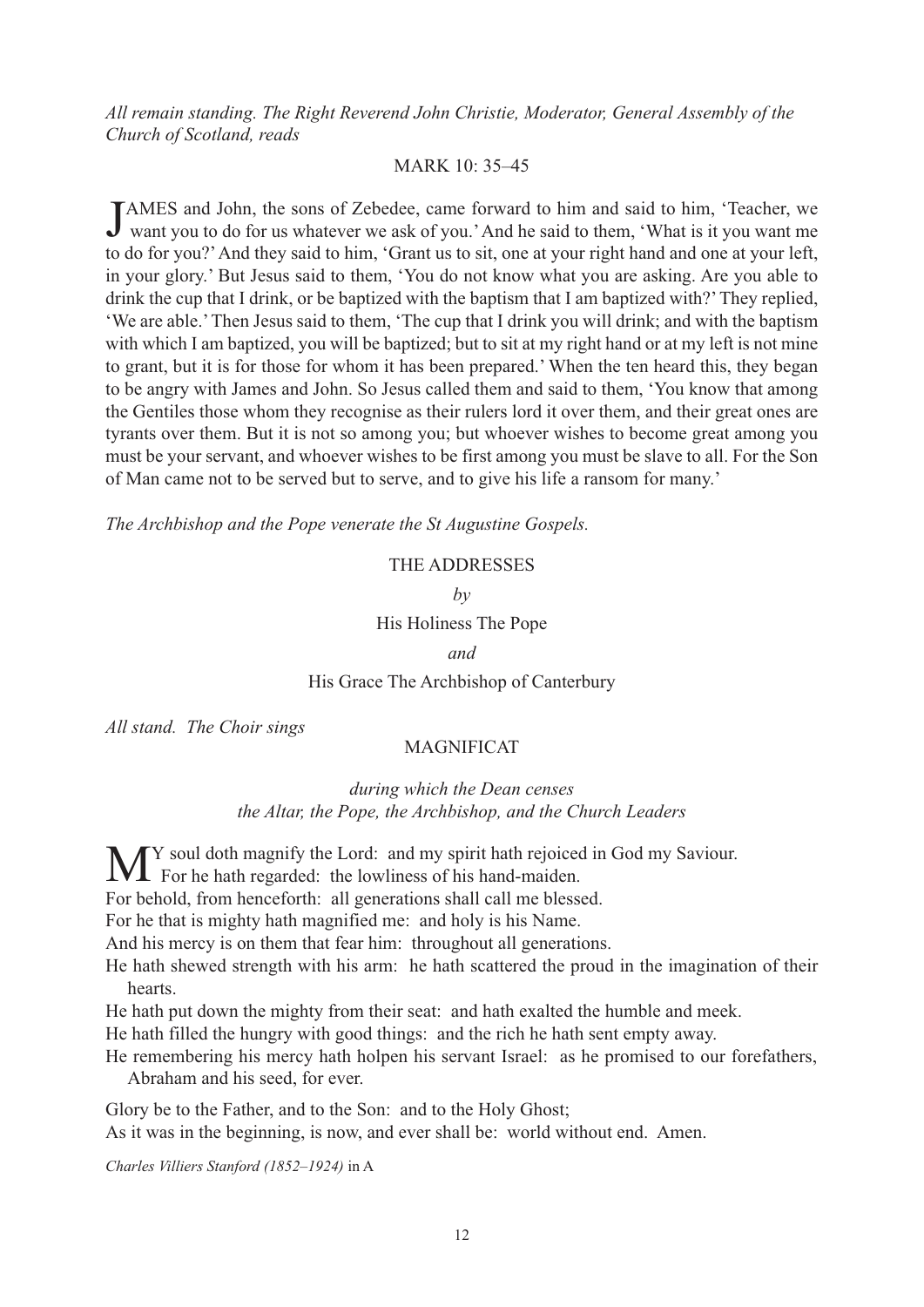*All kneel or remain seated. The Reverend Michael Macey, Minor Canon of Westminster, leads*

## THE PRAYERS

In the power of the Spirit and in union with Christ, let us pray to the Father.

LET us praise God for the partnership between the civil authorities and the churches in this land:<br>
for our Sovereign Lady Queen Elizabeth; for the leadership and dedication of the clergy; for **T**ET us praise God for the partnership between the civil authorities and the churches in this land: the voice of Christians within Parliament; and for the contribution of the churches in local communities across the nation.

Let us bless the Lord: **thanks be to God.**

#### *Leah Wagstaff, Secretary, Church of England Youth Council, says:*

ET us praise God for the shared vision and witness of all the churches within the British Isles<br>proclaiming afresh to every generation the Good News of God's love revealed in Jesus Christ: **T**ET us praise God for the shared vision and witness of all the churches within the British Isles for their co-operation in this mission and ministry, and for their welcome and openness to all. Let us bless the Lord:

#### **thanks be to God.**

#### *Kieran Hayes, Leader, Brentwood Catholic Youth Service, says:*

ET us praise God for the advances and achievements that have been made towards more visible<br>Christian unity over the past decades: for the commitment made by all churches to strive Christian unity over the past decades: for the commitment made by all churches to strive together to fulfil Christ's command to be one, and for the generosity of heart which enables fruitful ecumenical dialogue.

#### Let us bless the Lord: **thanks be to God.**

## *The Reverend Dr Jane Hedges, Canon of Westminster, says:*

ET us pray for the leaders of this nation and for all in positions of authority and responsibility:<br>
for The Queen and Her Majesty's Government; for our elected representatives; and for all who for The Queen and Her Majesty's Government; for our elected representatives; and for all who serve our communities: that, guided by the command to love God and our neighbour as ourself, they may promote justice and righteousness, freedom and peace, both here and among the nations. Lord, hear us:

#### **Lord, graciously hear us.**

#### *Daniella Adams, Member, Southwark Catholic Youth Service, says:*

ET us pray for the mission of the Church within society: for a renewed commitment to engage<br>with the communities she serves; that filled with the compassion of Christ she may care for  $\rightarrow$  with the communities she serves; that filled with the compassion of Christ she may care for the suffering, weak, and vulnerable, and proclaim the values of the Kingdom of God. Lord, hear us:

#### **Lord, graciously hear us.**

#### *Edward Keene, Synod Representative, Church of England Youth Council, says:*

**LET** us pray for the people of God, the Body of Christ, and the Temple of the Holy Spirit: that all who are baptised into Christ may be united in the truth, in the bond of peace, and  $\overline{\phantom{a}}$  all who are baptised into Christ may be united in the truth, in the bond of peace, and righteousness of life.

Lord, hear us:

#### **Lord, graciously hear us.**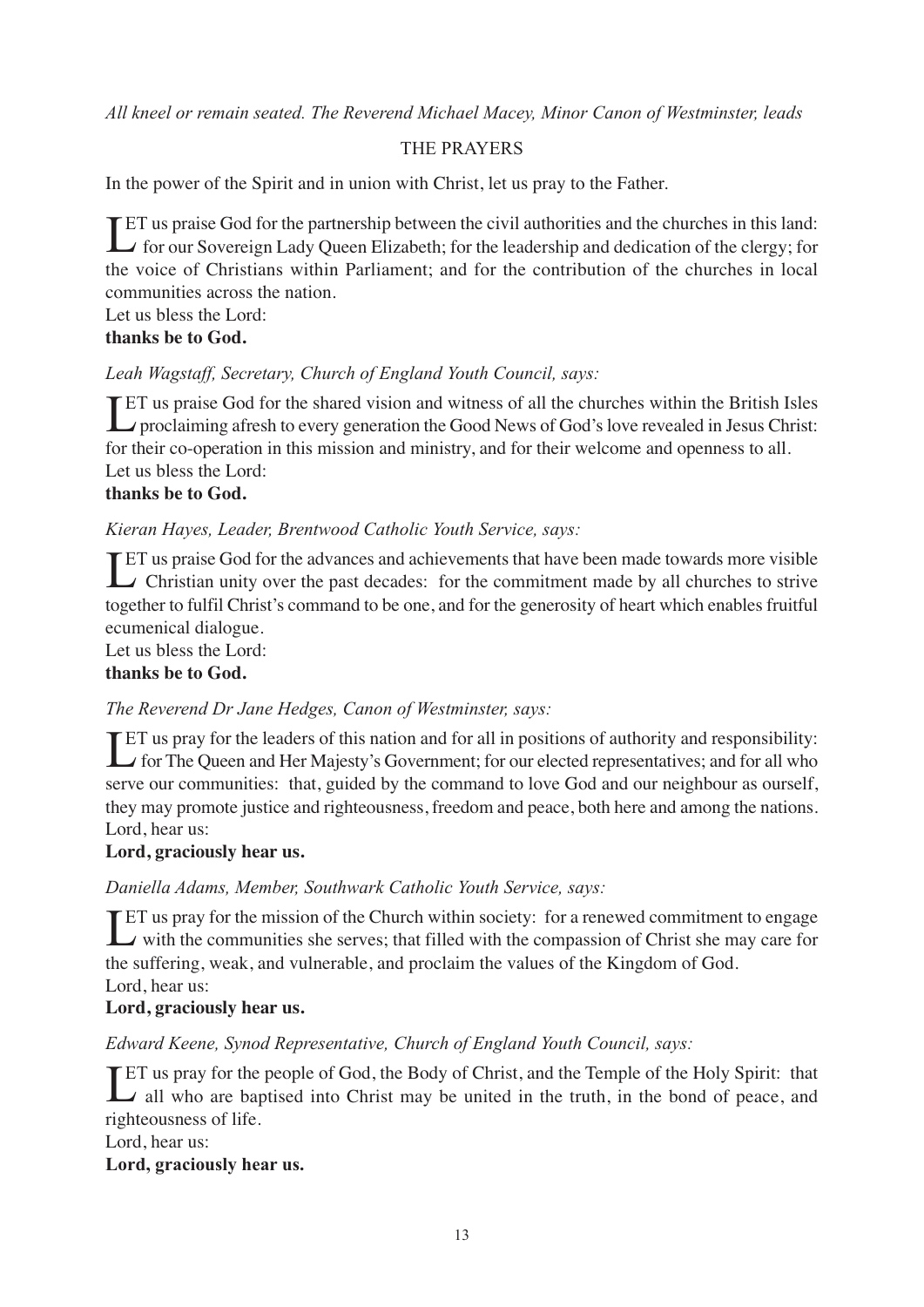## THE COLLECT

GOD, who in generous mercy sent the Holy Spirit upon your Church in the burning fire of your<br>lowe: grant that your people may be fervent in the fellowship of the Gospel that, always abiding in you, they may be found steadfast in faith and active in service; through Jesus Christ your Son our Lord, who is alive and reigns with you, in the unity of the Holy Spirit, one God, now and for ever.



All these our prayers and praises let us now present before our heavenly Father, saying each in our own language, the prayer our Saviour Jesus Christ has taught us:

O**UR Father, who art in heaven, hallowed be thy name; thy kingdom come; thy will be done; on earth as it is in heaven. Give us this day our daily bread. And forgive us our trespasses, as we forgive those who trespass against us. And lead us not into temptation; but deliver us from evil. For thine is the kingdom, the power, and the glory, for ever and ever. Amen.**

## **PRAYERS AT THE TOMB OF ST EDWARD THE CONFESSOR**

*The Pope and the Archbishop, together with the Dean of Westminster, move to the Shrine of St Edward the Confessor to offer prayers. The Choir sings:*

BI caritas et amor, Deus ibi est. Congregavit nos in unum Christi amor. Exsultemus et in ipso jucundemur. Timeamus et amemus Deum vivum. Et ex corde diligamus nos sincero. Amen.

*Where charity and love are, there is God. The love of Christ has brought us together into one* flock. Let us rejoice and let us be glad in that love. Let us fear and love the living God; and let *us love one another from a pure heart. Amen.*

*Maurice Duruflé (1902–86)*

*The Dean says:*

Your Holiness, Your Grace.

THE tomb and Shrine of St Edward the Confessor, king of England until 1066, canonised in 1161, who established his palace here beside this rebuilt Abbey, recall us to our foundation as a Christian nation.

I invite you to lead us in praying to almighty God for the gift of Christian unity and of fidelity to the Gospel as Church and Nation.

#### *The Archbishop says:*

LORD God, ruler of heaven and earth, in your mercy grant the increase of peace and justice<br>in this our nation and in the community of nations. Bless all who witness to the Gospel's  $\rightarrow$  in this our nation and in the community of nations. Bless all who witness to the Gospel's call in the public life of our countries; and strengthen the Church's vision of your eternal kingdom, so that we may with courage and persistence serve the common good, and hold before all men and women the challenge and the promise of your righteousness; in the name of Jesus, our Servant and our King. **Amen.**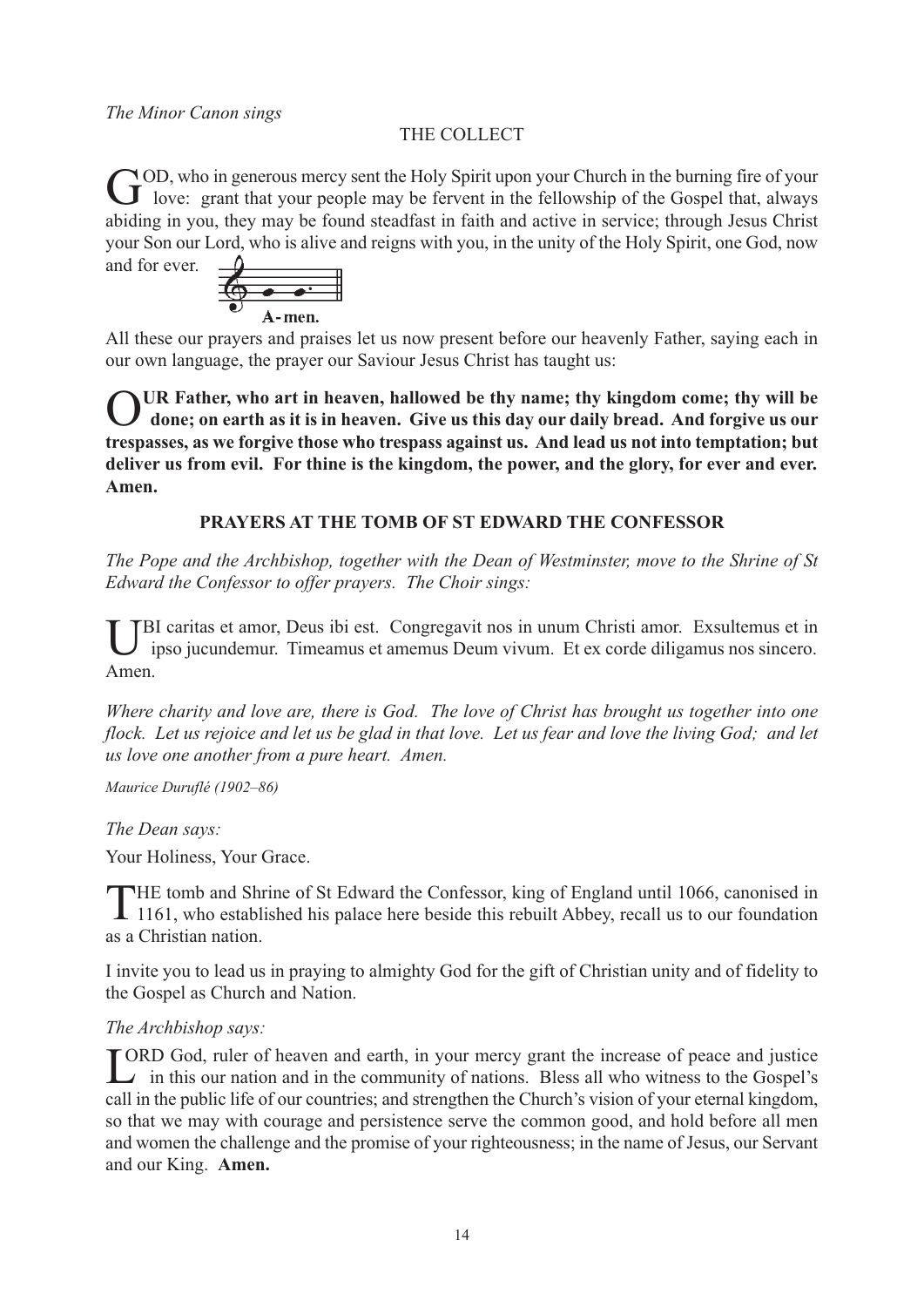#### *The Pope says:*

LORD, hear the prayers of your people, and bring the hearts of believers together in your praise<br>and in common sorrow for their sins. Heal the divisions among Christians; that we may  $\rightarrow$  and in common sorrow for their sins. Heal the divisions among Christians; that we may rejoice in the perfect unity of your Church, and move together as one to eternal life in your kingdom. Grant this through our Lord Jesus Christ, your Son, who lives and reigns with you and the Holy Spirit, one God, for ever and ever. **Amen.**

#### **THE CONCLUDING RITE**

*All stand to sing*

#### THE HYMN



LL my hope on God is founded;<br>
he doth still my trust renew.<br>
bounteous gifts on us bestow<br>
through change and chance he guideth, his desire our soul delighteth, Me through change and chance he guideth, only good and only true. pleasure leads us where we go. God unknown, Love doth stand he alone at his hand;

God's great goodness aye endureth, Still from man to God eternal deep his wisdom, passing thought: sacrifice of praise be done, splendour, light, and life attend him, high above all praises praising beauty springeth out of naught. for the gift of Christ his Son. Evermore Christ doth call from his store one and all:

*Michael 333 NEH Robert Bridges (1844–1930)*

bounteous gifts on us bestow; calls my heart to be his own. joy doth wait on his command.

new-born worlds rise and adore. ye who follow shall not fall.

*Herbert Howells (1892–1983) after Joachim Neander (1650–80)*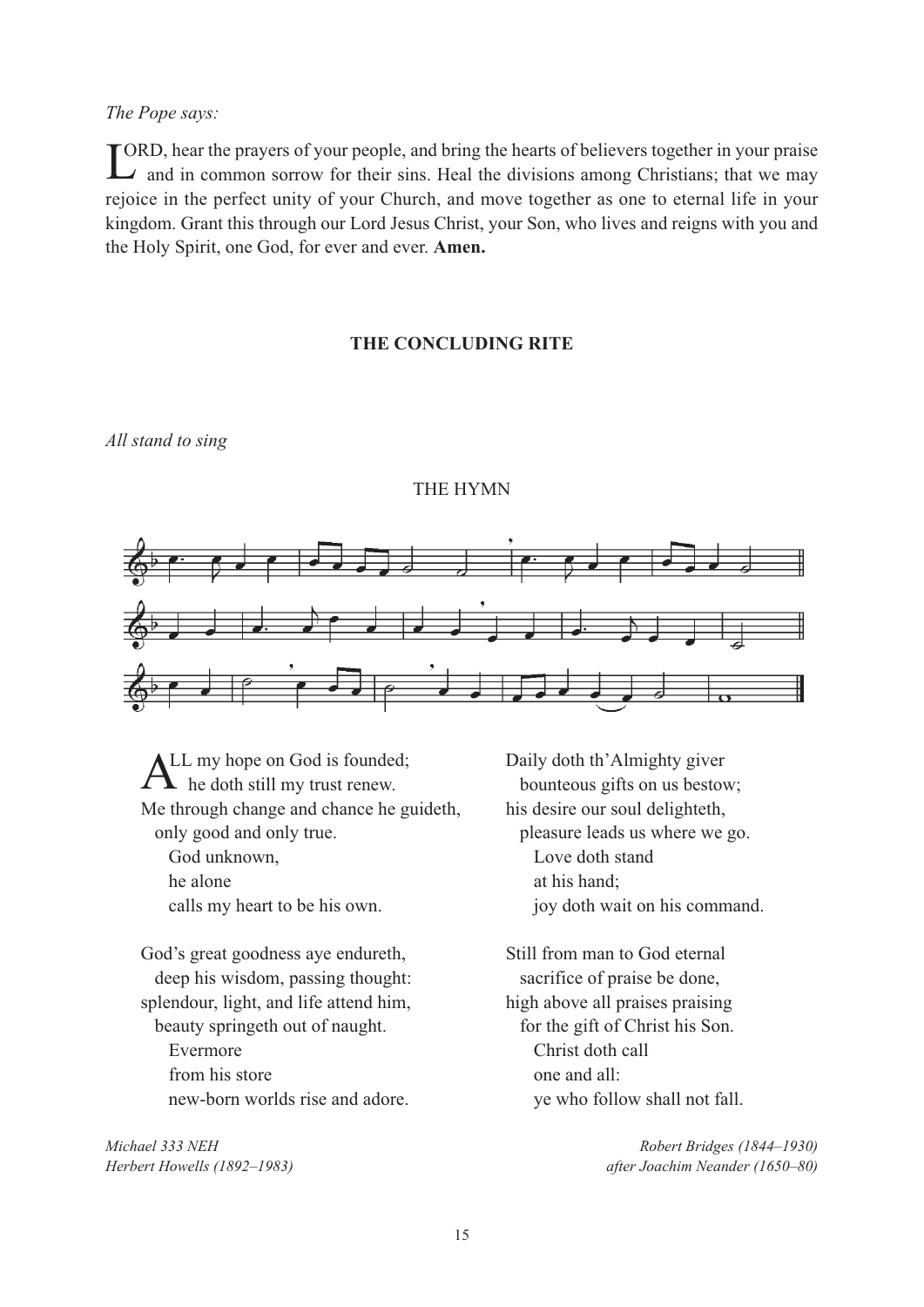*All remain standing. The Archbishop of Canterbury and the Pope pronounce*

#### THE BLESSING

GOD the Holy Trinity make you strong in faith and love, defend you on every side, and guide<br>you in truth and peace; and the blessing of God almighty, the Father, the Son, and the Holy Spirit, be among you and remain with you always. **Amen.**

*Music after the service:*

Komm, heiliger Geist, Herre Gott BWV 651 *Johann Sebastian Bach*

Presto (comodo) *from* Sonata in G Op 28 *Edward Elgar*

*All remain standing as the Procession moves to the west end of the church.*

#### **Members of the Congregation are requested to remain in their places until directed to move by the Stewards.**

*The bells of the Abbey Church are rung.*